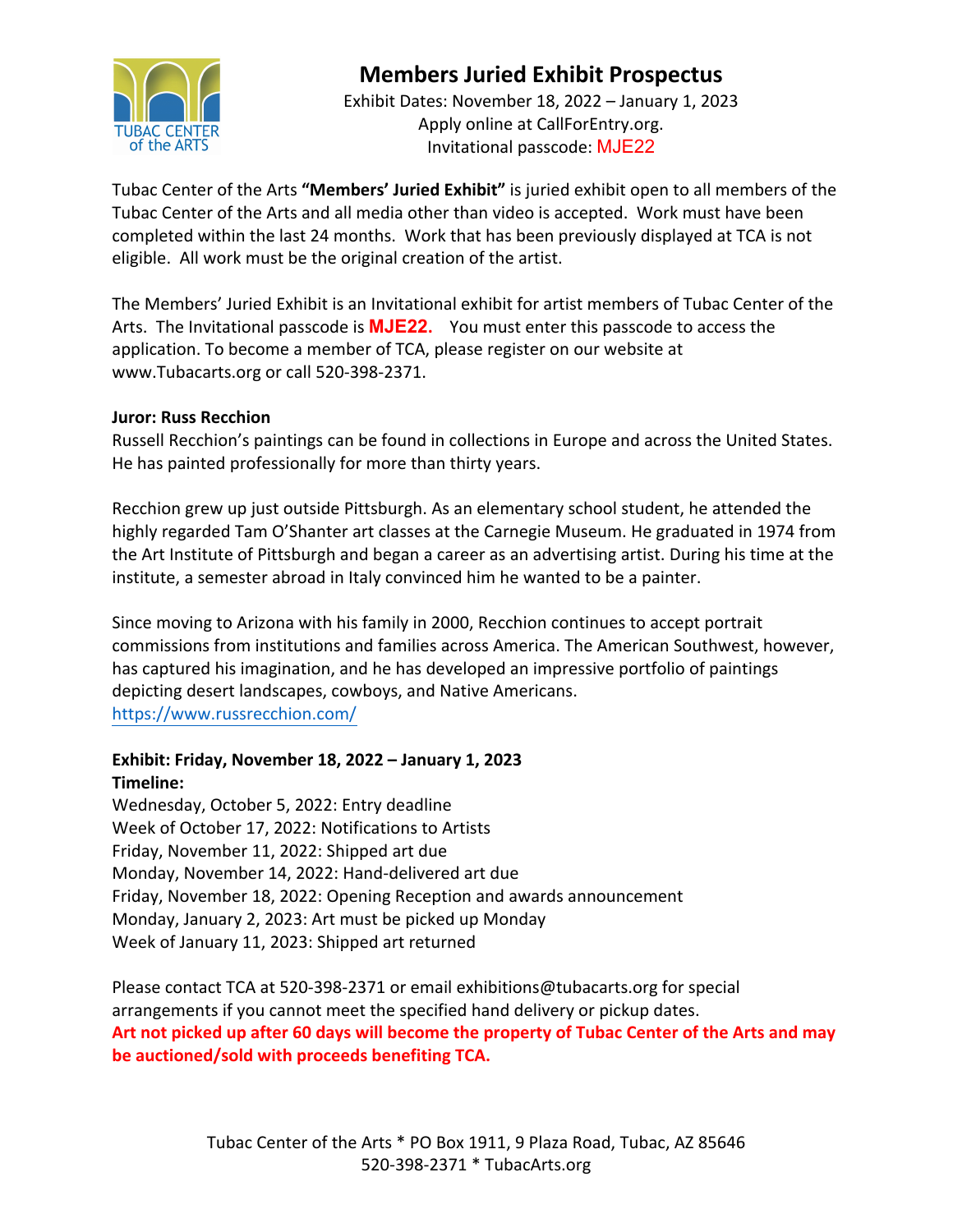

# **Members Juried Exhibit Prospectus**

Exhibit Dates: November 18, 2022 – January 1, 2023 Apply online at CallForEntry.org. Invitational passcode: MJE22

**Images:** Artists agree to release the use of images of accepted works to TCA only as a permanent record of the exhibition and only for promotional use relating to the exhibition and the Art Center.

#### **Artwork:**

Giclee reproductions are not permitted. Entry must be original; entirely the work of the artist, executed within the last 24 months, and cannot have been previously shown at TCA.

No art may be removed from the exhibit prior to the close of the exhibition on Sunday, January 1, 2022, including sold art.

#### **Delivery/Shipping:**

Artists are responsible for shipping to and from TCA. Unsold work will be shipped back to the artist after the closing of the exhibition. Artists must provide a PREPAID shipping label for the return of their artwork.

Artists are responsible for shipping to and from TCA. Unsold work will be shipped back to the artist after the close of the exhibition. Artists must provide a PREPAID barcoded shipping label for the return of their artwork.

#### **Fees:**

Members may enter up to three (3) 2d or 3d artworks in any media. The nonrefundable entry fee for the first entry is \$30, and \$3 for each additional entry. Payments are made at the end of the CaFE™ entry process either via credit card online or check paid to TCA prior to the deadline.

#### **Awards:**

The juror, Russ Recchion will select and present the awards in person during the opening reception.

The Best of Show winner will also receive a solo exhibit in the Studio Gallery from January 7 – February 20, 2023.

| Best of Show:                    | \$300 |
|----------------------------------|-------|
| Award of Excellence              | \$200 |
| Virginia Hall Contemporary Award | \$100 |
| Ursula Suess Abstract Award      | \$100 |
| Award of Merit:                  | \$100 |
| <b>Honorable Mention</b>         | \$50  |
| Honorable Mention:               | \$50  |